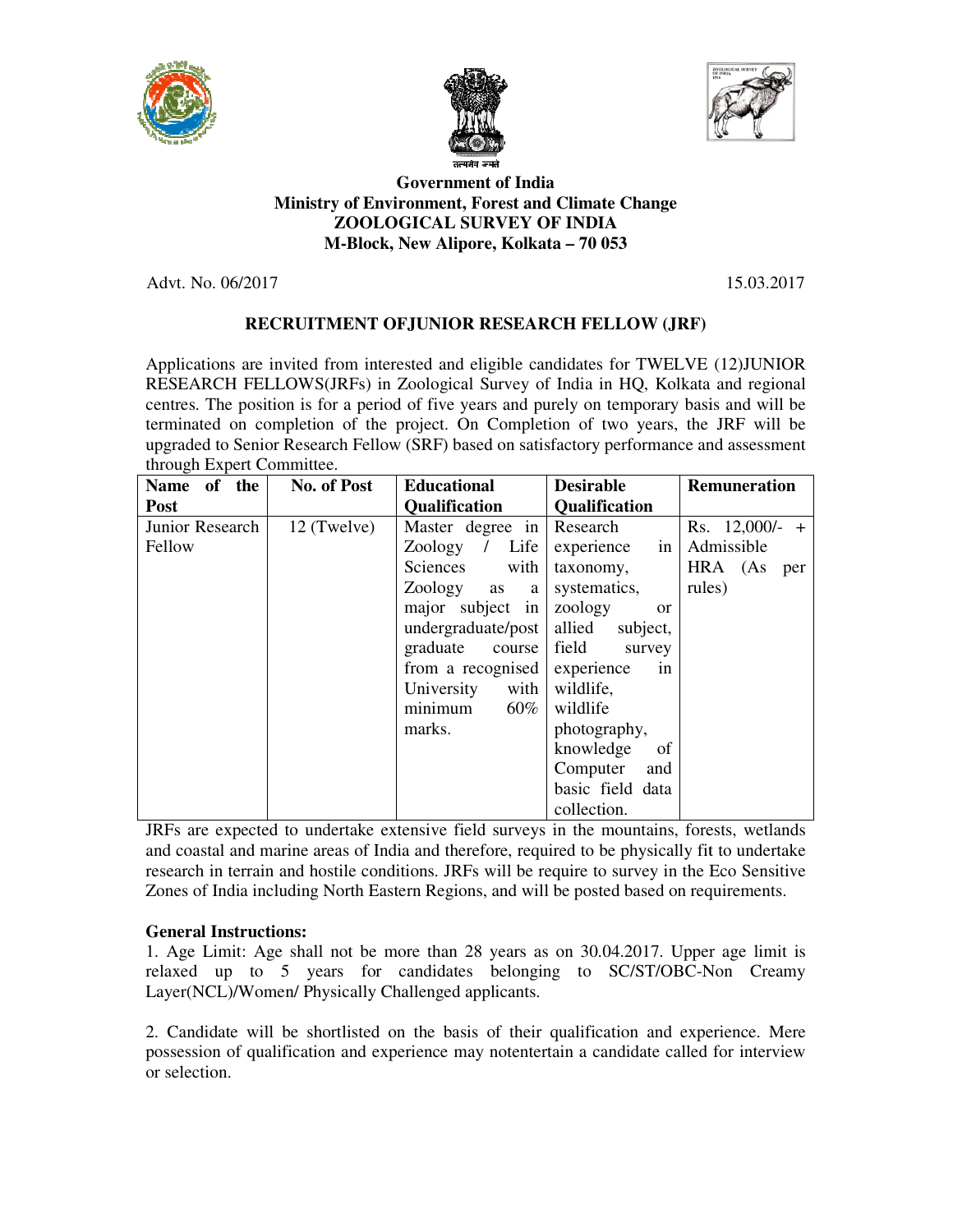3. Short listed candidates will be informed through email and speed post for appearing before an interview committee. A candidate called for interview will be paid Second Class Railway fares by the shortest route from his/her place of permanent residence to the place of interview and back. However, ZSI will not provide any accommodation for candidates appearing for the interview.

4. At the time of the verification of original documents (even after selection), if it is found that an attempt has been made by the applicant to wilfully conceal, misrepresent or canvass the facts, such applicant will not be considered for selection and due action will be implemented.

5. Candidate selected will be liable to posted anywhere in the country, including field sites and HQ, regional centres of ZSI, will have to join immediately after their selection.

6. The application form can be downloaded from the Zoological Survey of India website http://zsi.gov.in.

7. Applications must be accompanied by a Fee in the form of an**Account Payee Bank Demand Draft** (Rs.400/- for general candidates, Rs. 200/- for OBC candidates and Rs.100/ for Scheduled Castes and Scheduled Tribes/PH candidates) in favour of the **Accounts Officer, Pay and Accounts Officer(BSI/ZSI), 234/4, A.J.C. Bose Road, Nizam Palace Complex, Kolkata-20**. Application may be deposited through online/electronictransaction also through any nationalised bank in the form of **RTGS/NEFT** in favour of **OFFICER-IN-CHARGE, TECHNICAL SECTION** in the **Current Bank AccountNo. 353201010930565**, **Union Bank of India, New Alipore Branch, Kolkata-700053 (West Bengal) IFSC Code UBIN0535320, MICR Code: 700026010**. Beneficiary's Account Number should be mentioned in Senders to Receiver's Message Column. After successful transaction through RTGS, UTR Number to be mention in the application form. Fee, once paid, will not be refunded under any circumstances. Candidates should satisfy themselves that they fulfil all the eligibility norms including educational qualification(s) as on date of submission of the application.

8. Candidates should submit the duly filled-in applications with attested true copies of testimonials of educational qualifications, research experience, proof for date of birth etc., along with copies of mark sheets of all examinations and 'No Objection Certificate' from present employer (if employed) to **The Director, Zoological Survey of India, M-Block, New Alipore, Kolkata by Speed Post/Registered Post** super scribed on the top of the envelope **Application for the post of JRF** within one month from date of publication of the advertisement.

9. The Director, Zoological Survey of India reserves the right of selection or rejection of a candidature including cancellation of the advertisement without assigning any reason.

> **Director, Zoological Survey of India**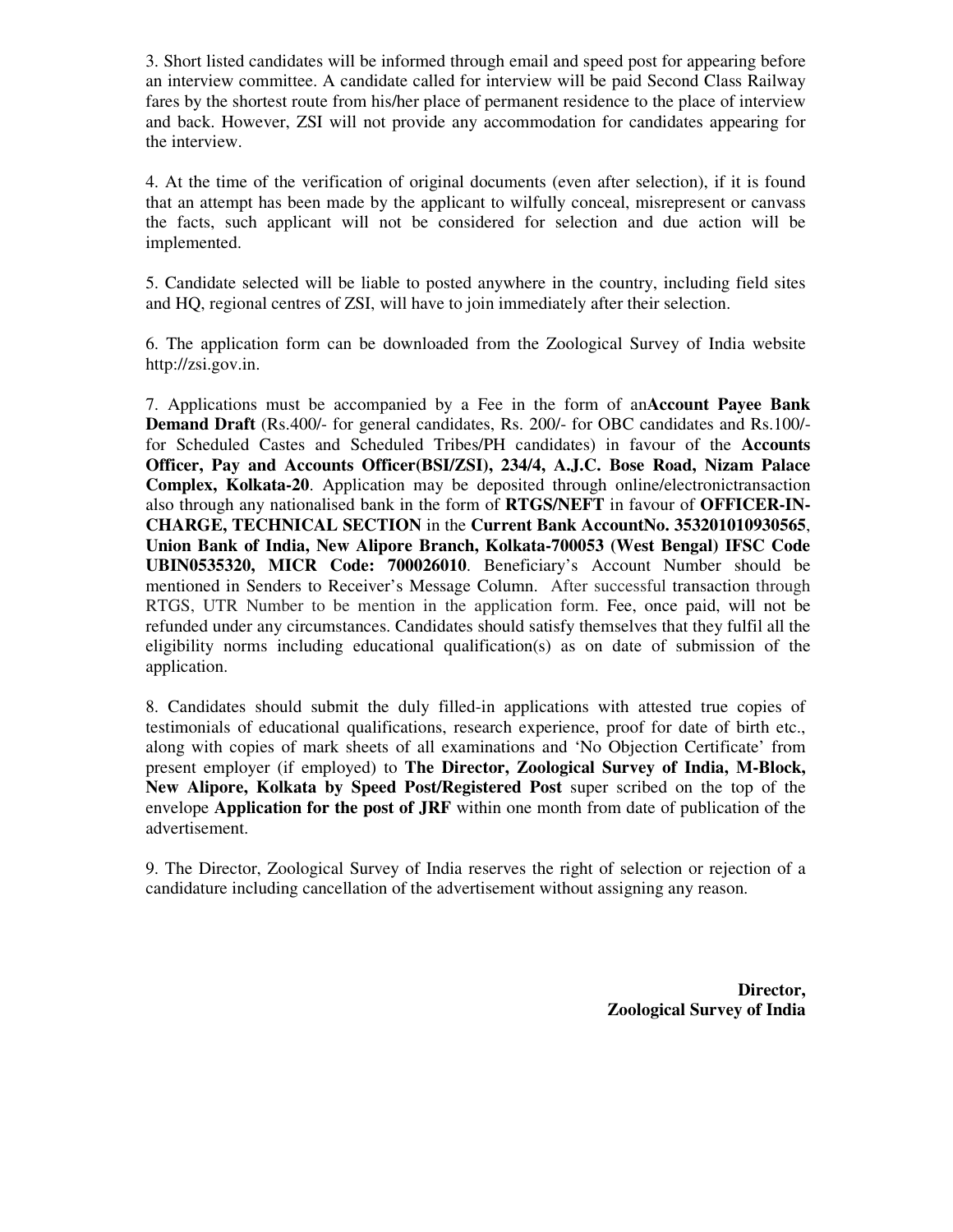

## **Ministry of Environment, Forest and Climate Change ZOOLOGICAL SURVEY OF INDIA Government of India**

# **APPLICATION FOR THE POST OF JUNIOR RESEARCH FELLOW POST**

:

1. Advertisement number

| (1) Demand Draft   |             |  |                 | (2) RTGS/NEFT |        |               |
|--------------------|-------------|--|-----------------|---------------|--------|---------------|
| Bank Name & Branch | <b>Date</b> |  | Amount   DD No. | Bank Name &   | Amount | Date &UTR No. |
|                    |             |  |                 | <b>Branch</b> |        |               |
|                    |             |  |                 |               |        |               |
|                    |             |  |                 |               |        |               |
|                    |             |  |                 |               |        |               |

|                          | 2. Name in full (in block letters)                                      |                         |  |                            |               |  | Paste a recent passport           |
|--------------------------|-------------------------------------------------------------------------|-------------------------|--|----------------------------|---------------|--|-----------------------------------|
| 3. Sex and Date of Birth |                                                                         |                         |  |                            |               |  | size photograph with<br>signature |
| 4. Nationality           |                                                                         |                         |  |                            |               |  |                                   |
|                          | 5. Father's /Husband name                                               |                         |  |                            |               |  |                                   |
|                          | 6. Address for correspondence including<br>phone fax & email            |                         |  |                            |               |  |                                   |
|                          | 7. Whether SC/ST/OBC (attach certificate) :                             |                         |  |                            |               |  |                                   |
|                          | 8. Educational / Professional Qualifications from Matriculation onwards |                         |  |                            |               |  |                                   |
| Sl.No.                   | Examination<br>passed                                                   | Year                    |  | School/College/ University | Subjects      |  | Marks obtained                    |
|                          |                                                                         |                         |  |                            |               |  |                                   |
|                          |                                                                         |                         |  |                            |               |  |                                   |
|                          | 9. Details of Previous Employment, if any                               |                         |  |                            |               |  |                                   |
| Sl.                      | Name of the Post                                                        | Name of the<br>Duration |  |                            | Title of Work |  |                                   |

| 8. Educational / Professional Qualifications from Matriculation onwards |                       |      |                            |          |                |  |
|-------------------------------------------------------------------------|-----------------------|------|----------------------------|----------|----------------|--|
| Sl.No.                                                                  | Examination<br>passed | Year | School/College/ University | Subjects | Marks obtained |  |
|                                                                         |                       |      |                            |          |                |  |
|                                                                         |                       |      |                            |          |                |  |
|                                                                         |                       |      |                            |          |                |  |
|                                                                         |                       |      |                            |          |                |  |
|                                                                         |                       |      |                            |          |                |  |

| Sl.<br>No. | Name of the Post | Name of the<br>Institution/<br>Organisation | Duration |    | Title of Work |
|------------|------------------|---------------------------------------------|----------|----|---------------|
|            |                  |                                             | From     | To |               |
|            |                  |                                             |          |    |               |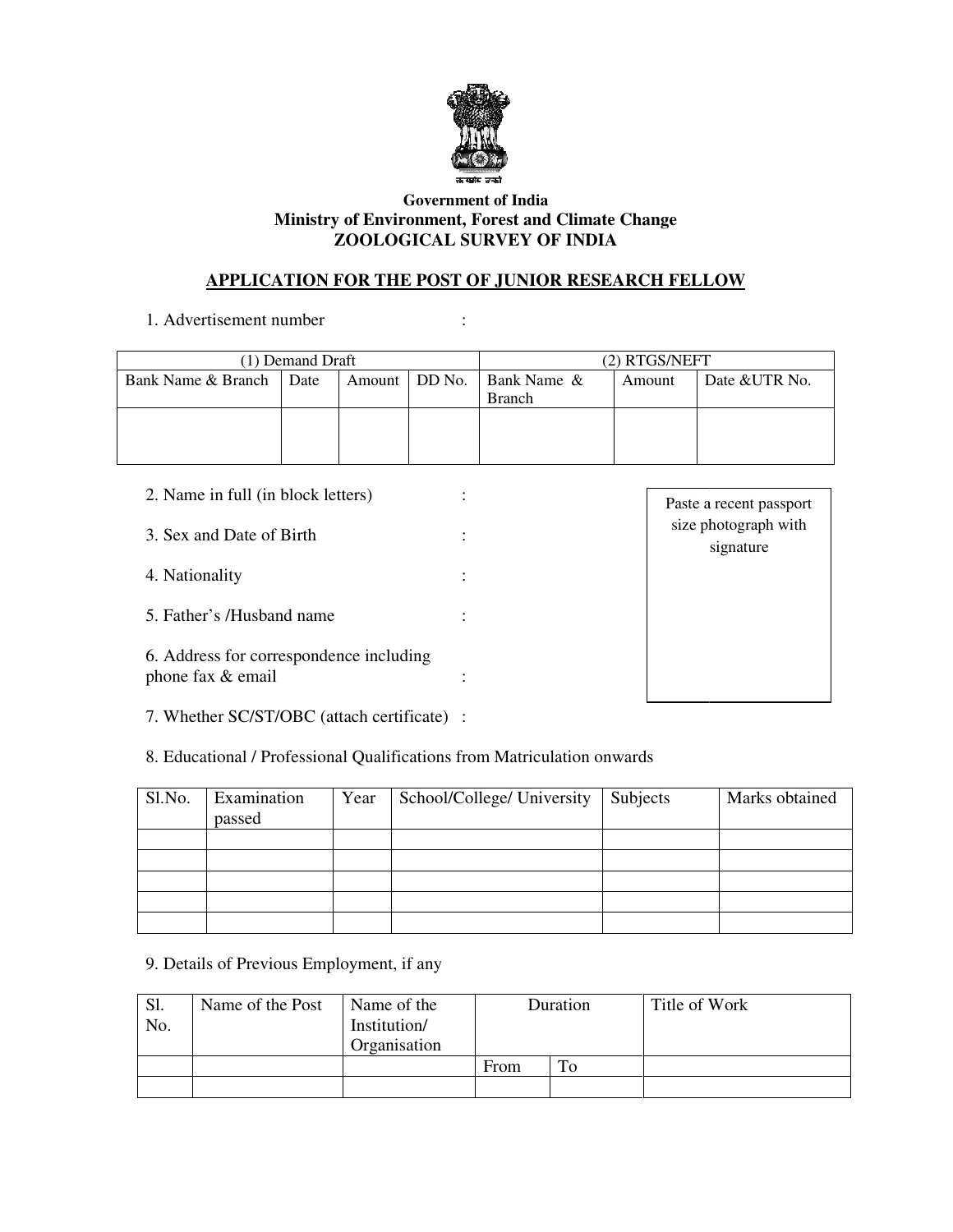10. Present pay scale, position held, basic pay and total emoluments drawn:

11. Title of Dissertation/ Thesis including a One Page Summary :

12. List of Publications :

13. Enclose copies of three best scientific publications :

14. Name and complete addresses of three referees :

15. Any other information:

## **Declaration**

I hereby declare that all the information furnished above are true to the best of my knowledge and belief. I shall abide by the terms and conditions specified in the project.

**Applicant's signature with date**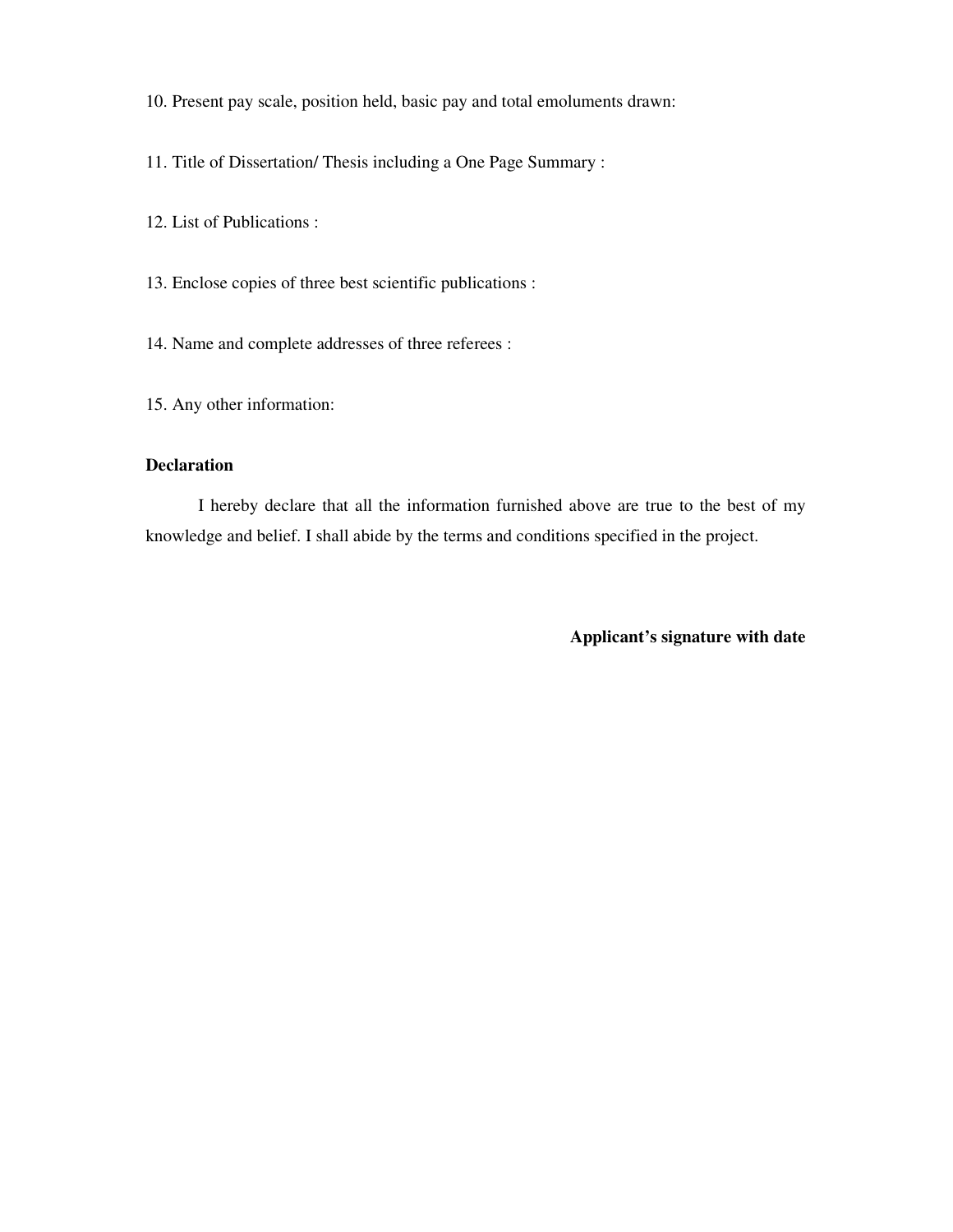## **GENERAL TERMS AND CONDITIONS FOR JUNIOR RESEARCH FELLOW**

**Fellowship:** A Junior Research Fellow will be paid a Fellowship of Rs.12,000/- per month. A contingent grant of Rs.15,000/- per annum per fellow will be made available for the JRF. The tenure of J.R.F. will be for a period of two years.

At the end of two years, the progress report of the Junior Research Fellow will be assessed by the Director, Zoological Survey of India, on the basis of published/accepted paper(s) etc. and if found satisfactory and recommended, the fellowship may be converted into Senior Research Fellowship of Rs.14,000/- per month for a further period of 3 years depending on yearly progress. In case the progress is not considered satisfactory, the Junior Research Fellowship will be terminated automatically after the tenure of 2 years is over. The total tenure of Junior and Senior Research Fellowship will not exceed five years. The termination of tenure will be intimated two months in advance. A Senior Research Fellow is paid a fellowship of Rs.14,000/- per month. The duration of Senior Research Fellowship will be for three years only. A contingent grant of Rs.20,000/- per annum per SRF would be provided to the Institution to which the fellow will be attached.

**H.R.A.:** House rent allowance will be allowed as per the rules of ZSI. In no case it should exceed the rates payable to Central Government Employees in that area. The basis for calculating HRA will be the actual stipend of the Research Fellow.

**Utilization of Contingent grant:** Contingent grant can be utilized for the following:

- a) Towards meeting actual train fare and the Daily Allowance during tours of the Research Fellow.
- b) For attending Seminars/Symposia, for presenting accepted papers.
- c) For purchase of chemicals/consumable items/Books/Software required for research work and equipments exclusively required for the research projects.
- d) For purchase of photographic materials and computation charges for the research or thesis work and for stationary and postal charges and cost of typing of research directly connected with the research project.
- e) For undertaking journey in connections with field data collections and or attending courses / training / seminar / symposium / workshop etc. the research fellows are entitled for Govt. operated Ship 2<sup>nd</sup> Class/Govt. Operated Express Bus/ Express 3<sup>rd</sup> AC Class Train by shortest route.

**Report:** The Junior Research Fellow shall present monthly and yearly reports on the progress of his /her work, through the supervisor and the Officer in Charge of Division/Section of ZSI HQ/Regional Centre, in the prescribed proforma.

The JRF shall, at the expiry of the tenure submit a comprehensive report of the work done during the entire period of fellowship, through the supervisor, to Director, Zoological Survey of India in the published work (manuscript, reprints).

**Publication/Patent:** The results of research work will be encouraged to publish in peer reviewed journals as well as other popular forms of scientific documentation at the discretion